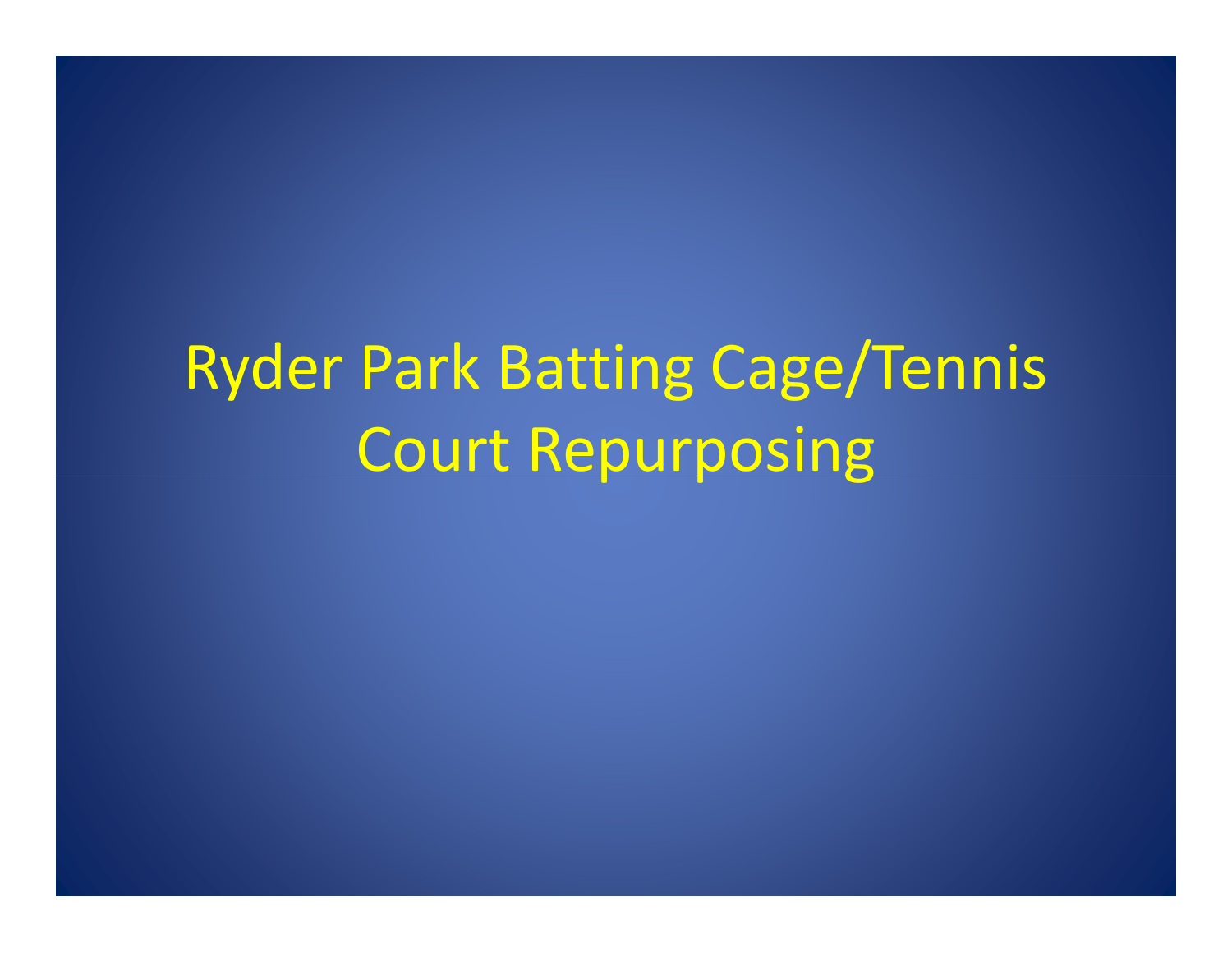### Purpose/Dedication

- Repurpose the dilapidated tennis court into a baseball only turfed, batting cage, practice facility for all players, ages 7 and up who are involved in the Briarcliff and Ossining baseball programs
- Practice area to be named in memory of Jake Reish through the 4Jake Foundation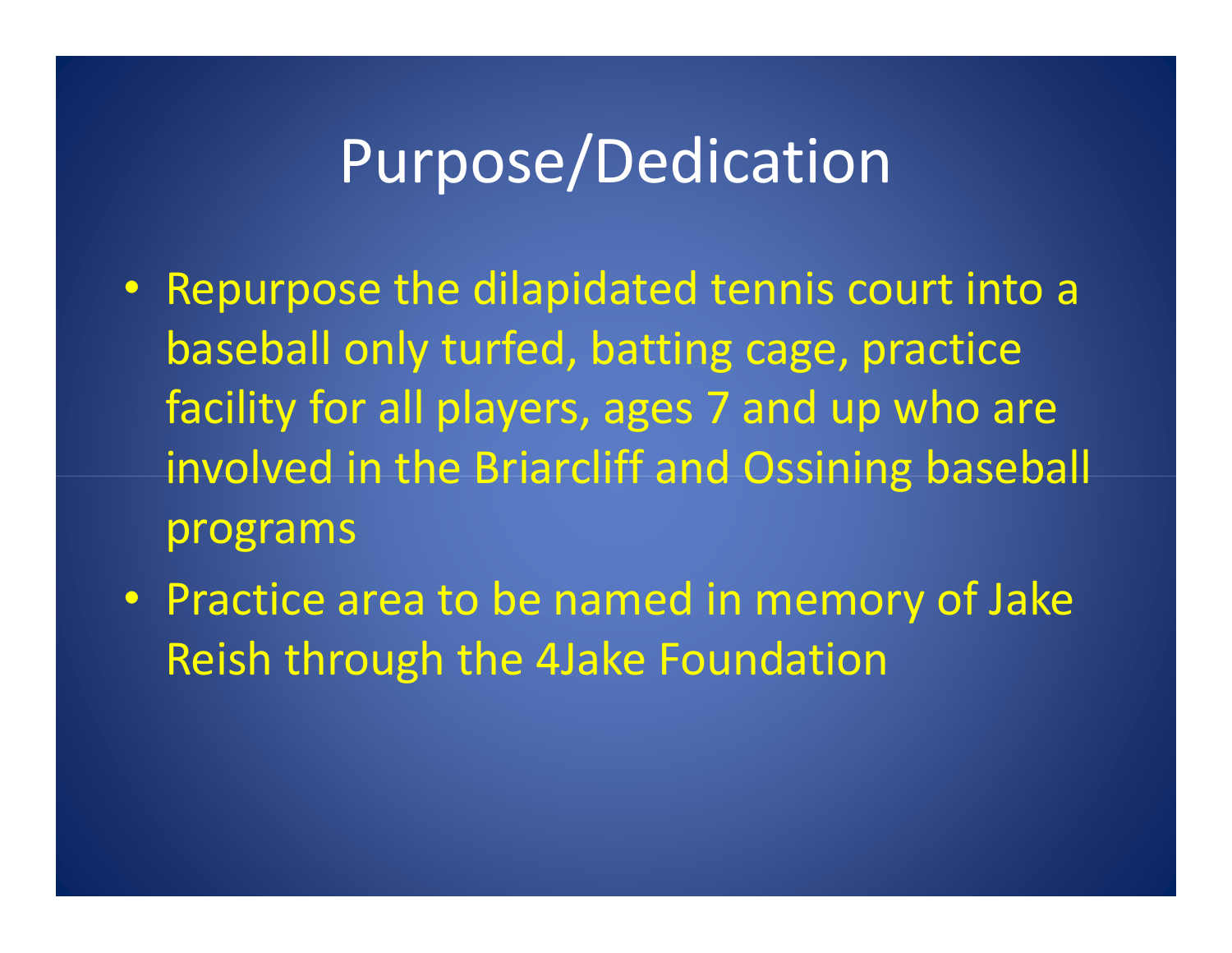#### 4Jake Foundation

- Registered 501©3 organization
- Charitable organization in memory of Jake Reish, designed to improve the lives of the children in our community by providing access and improvements to eduction and extracurricular activities through our fund-raising efforts.
- 4Jakefoundation.org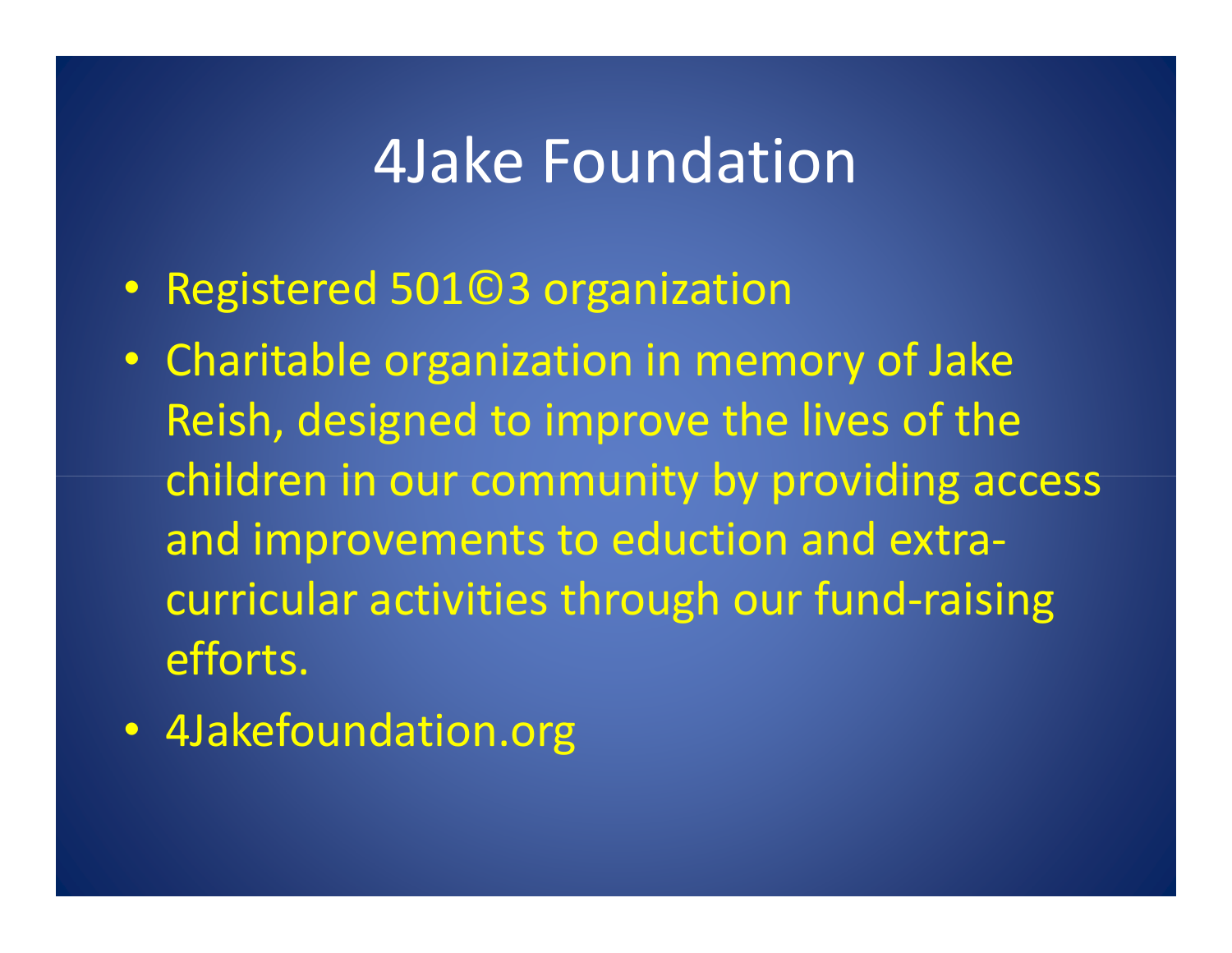### Scope of Project

- Repair existing tennis court surface
- •Repair existing fencing
- Create 4 Batting cages
- Lay artificial turf to create infield practice area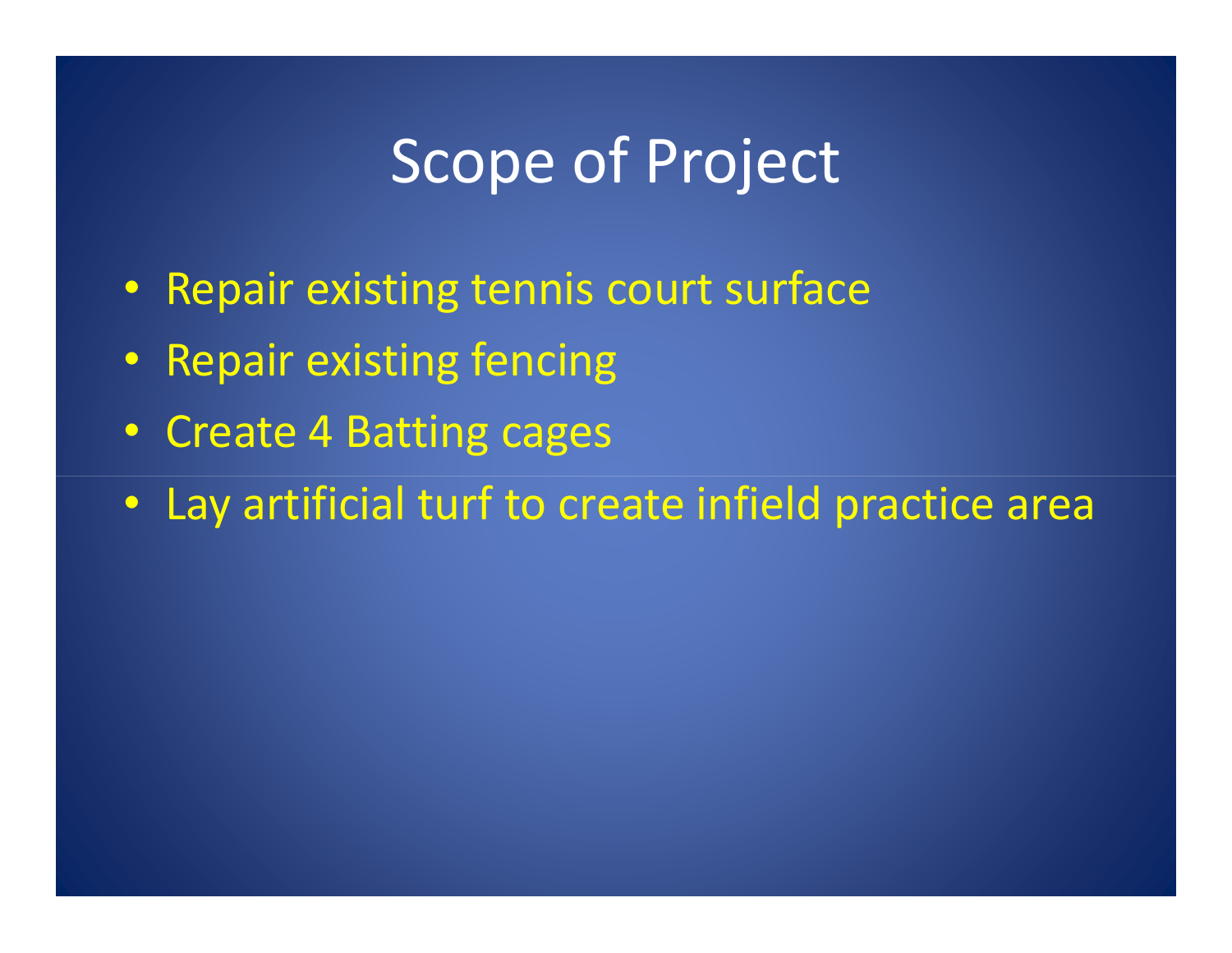Ryder Park aerial view

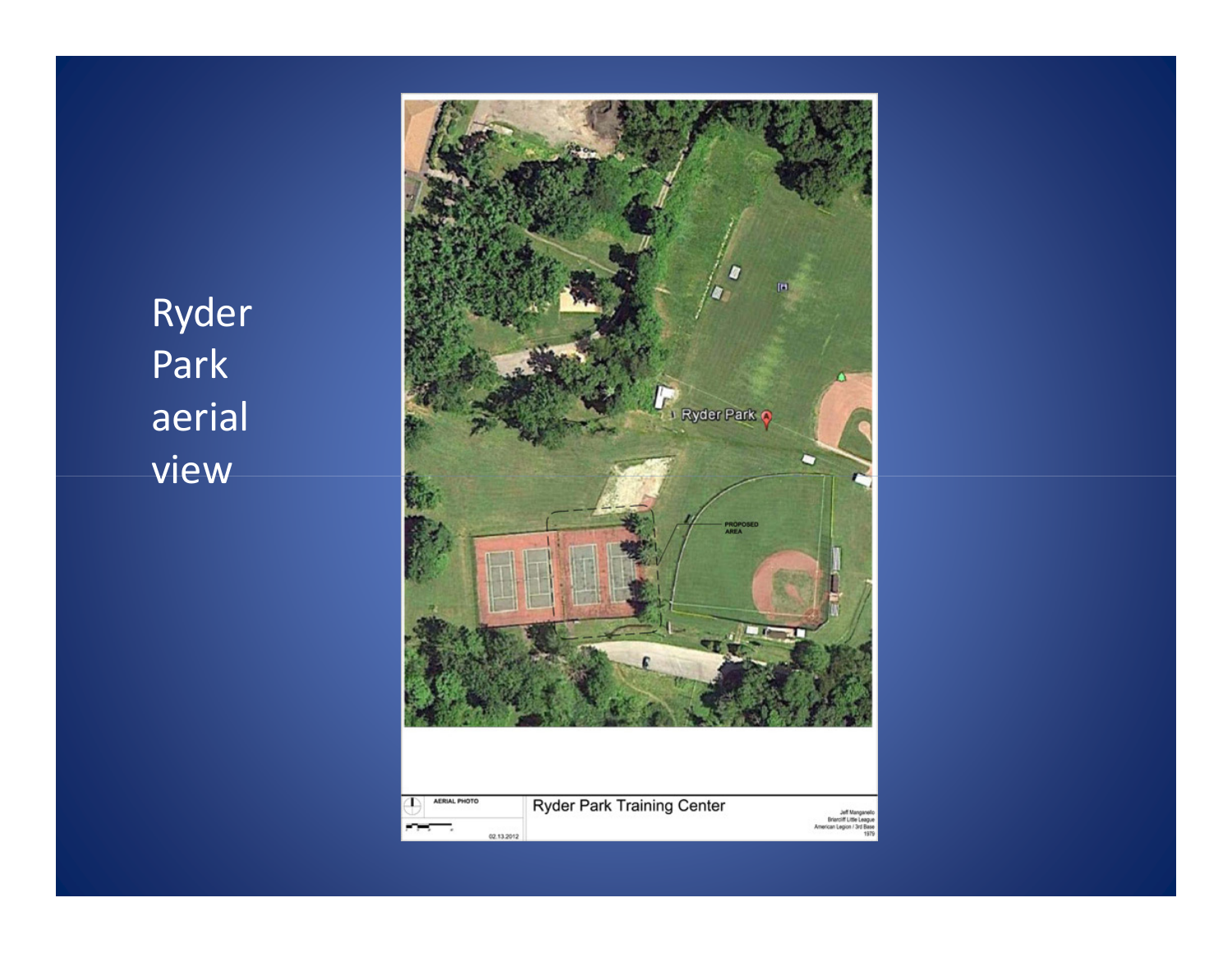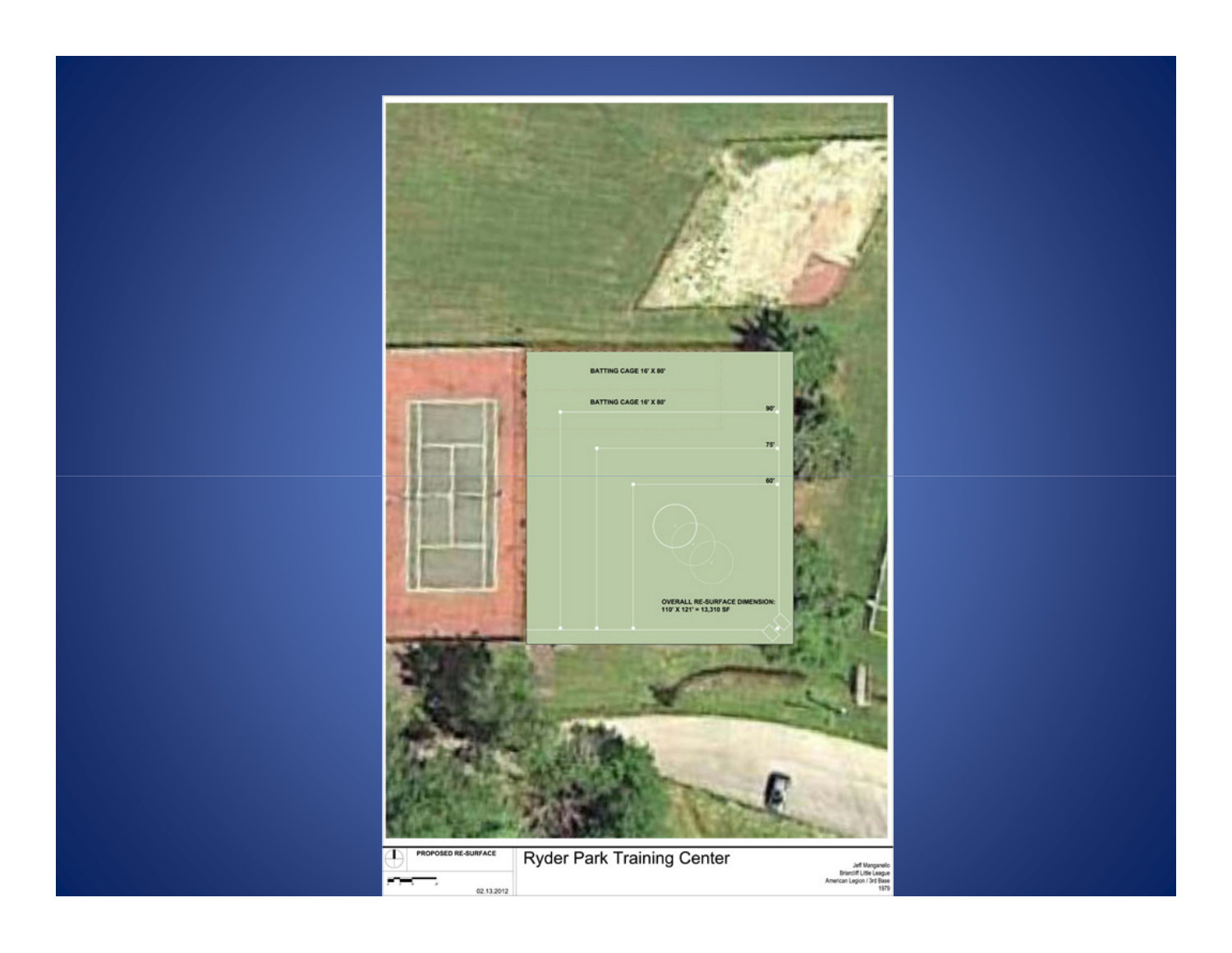### Materials

- Surface
	- $\mathcal{L}_{\mathcal{A}}$  , and the set of the set of the set of the set of the set of the set of the set of the set of the set of the set of the set of the set of the set of the set of the set of the set of the set of the set of th — Poured, properly pitched, concrete
	- –Artificial turf
- Fencing
	- $\mathcal{L}_{\mathcal{A}}$  , and the set of the set of the set of the set of the set of the set of the set of the set of the set of the set of the set of the set of the set of the set of the set of the set of the set of the set of th — Chain Link
- • Cages
	- $\mathcal{L}_{\mathcal{A}}$  , where  $\mathcal{L}_{\mathcal{A}}$  is the set of the set of the set of the set of the set of the set of the set of the set of the set of the set of the set of the set of the set of the set of the set of the set of the — Netting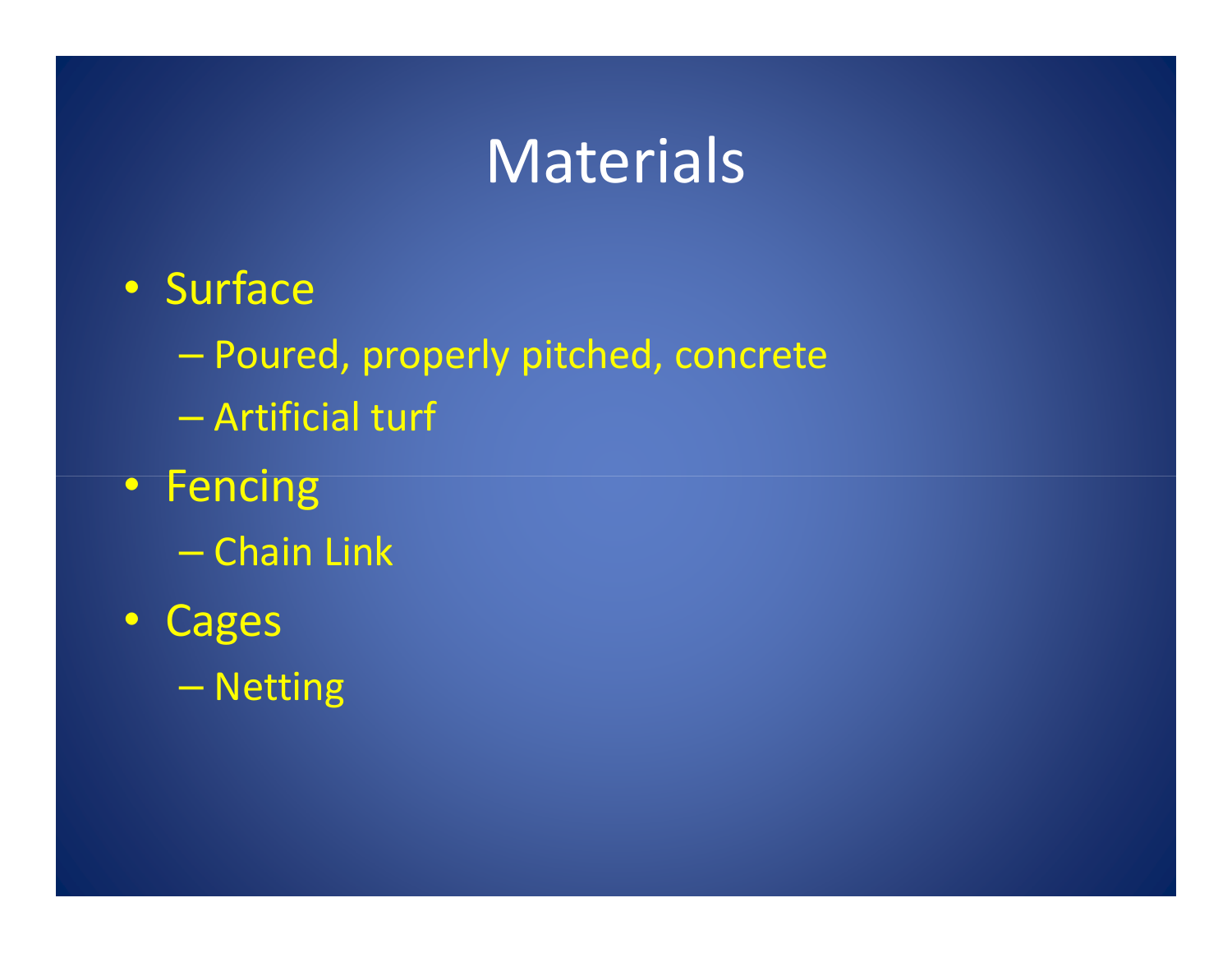#### Cost

- $\bullet$ Price of project estimated \$25,000-\$30,000
- Funding provided from:
	- $\mathcal{L}_{\mathcal{A}}$  , and the set of the set of the set of the set of the set of the set of the set of the set of the set of the set of the set of the set of the set of the set of the set of the set of the set of the set of th — Briarcliff Little League
	- –<br>–<br>– Ossining Baseball
	- $\mathcal{L}_{\mathcal{A}}$  , and the set of the set of the set of the set of the set of the set of the set of the set of the set of the set of the set of the set of the set of the set of the set of the set of the set of the set of th – Town of Ossining
	- –4Jake Foundation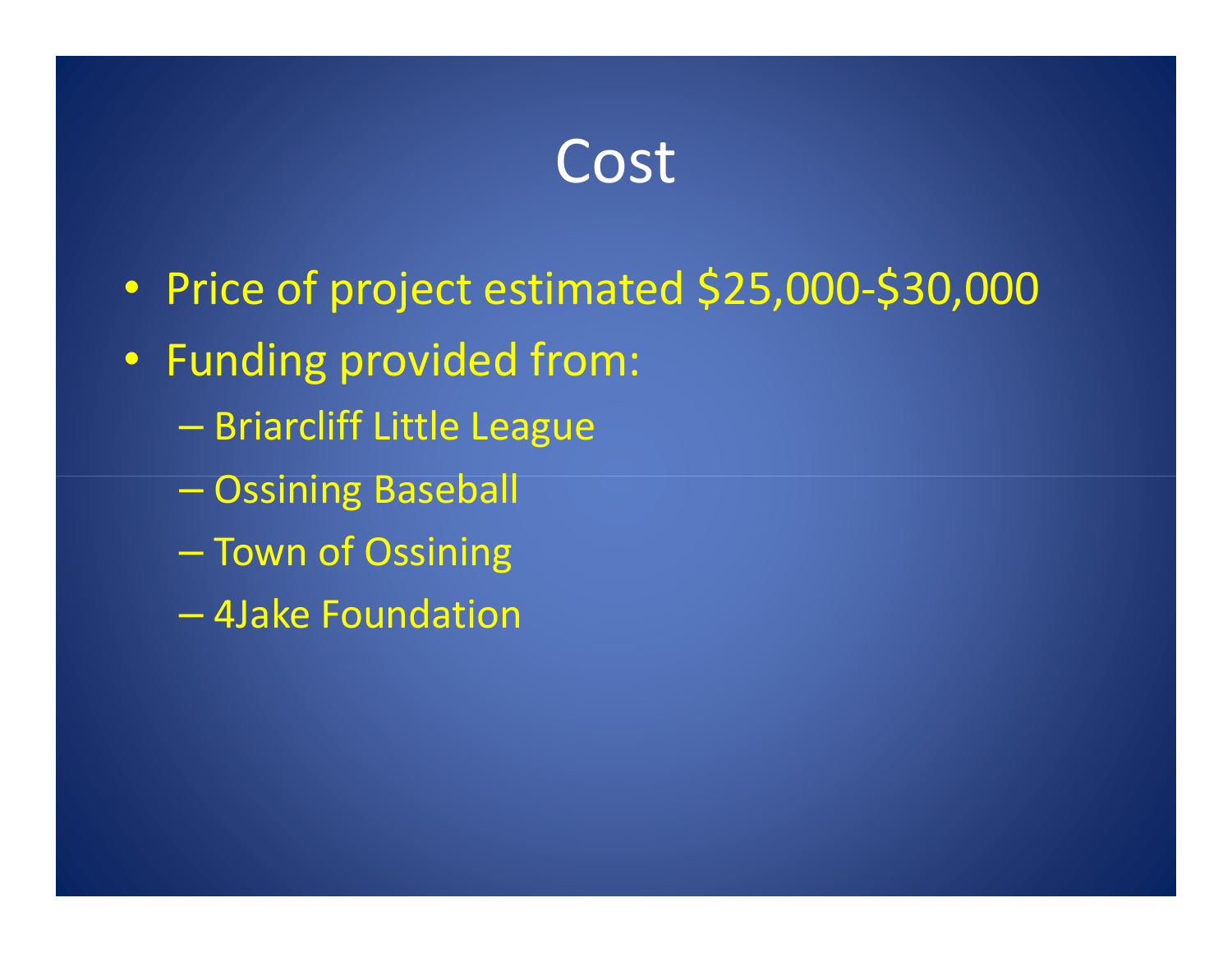## Usage/Scheduling

- Practice facility to be used by all baseball players using the park from the Briarcliff and Ossining programs ages 7 and higher.
- All players must be supervised while in the practice area by an adult coach or parent.
- Scheduling priority to be determined based on project funding
- $\bullet$ Usage only during normal park hours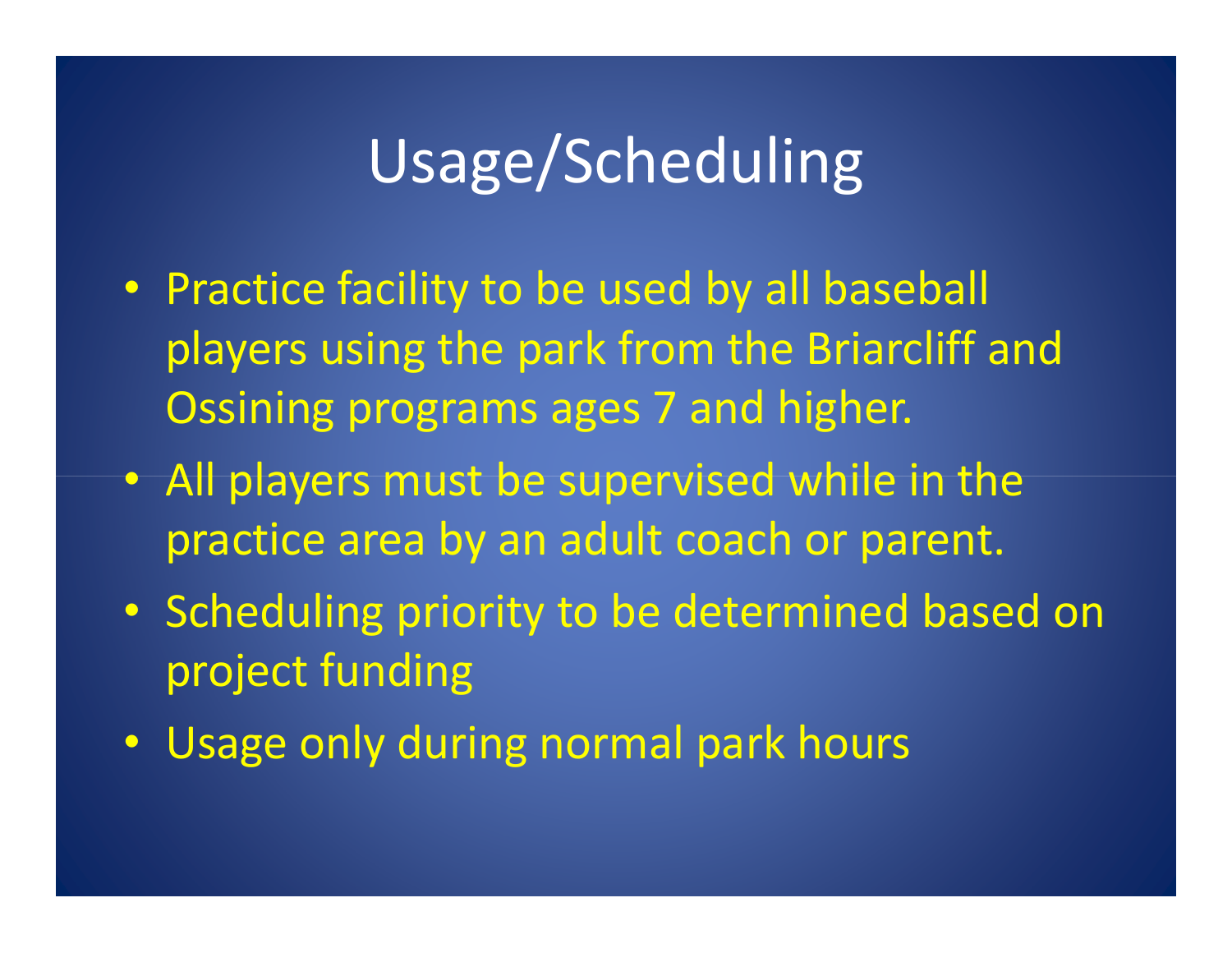### **Security**

- Facility will be locked when not in use
- Adult supervision required at all times
- Storage bin for baseballs and equipment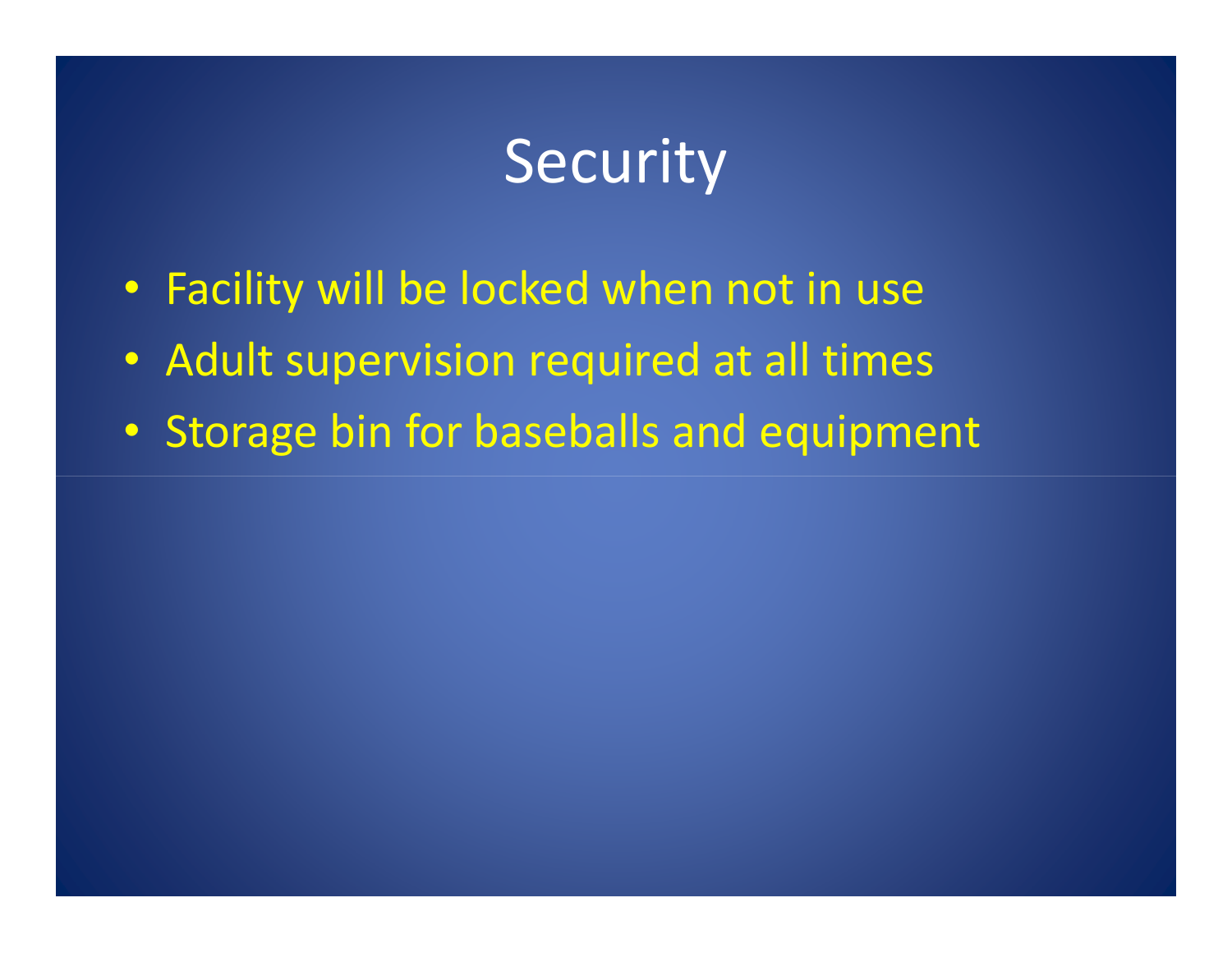### Maintenance

• To be shared based on funding